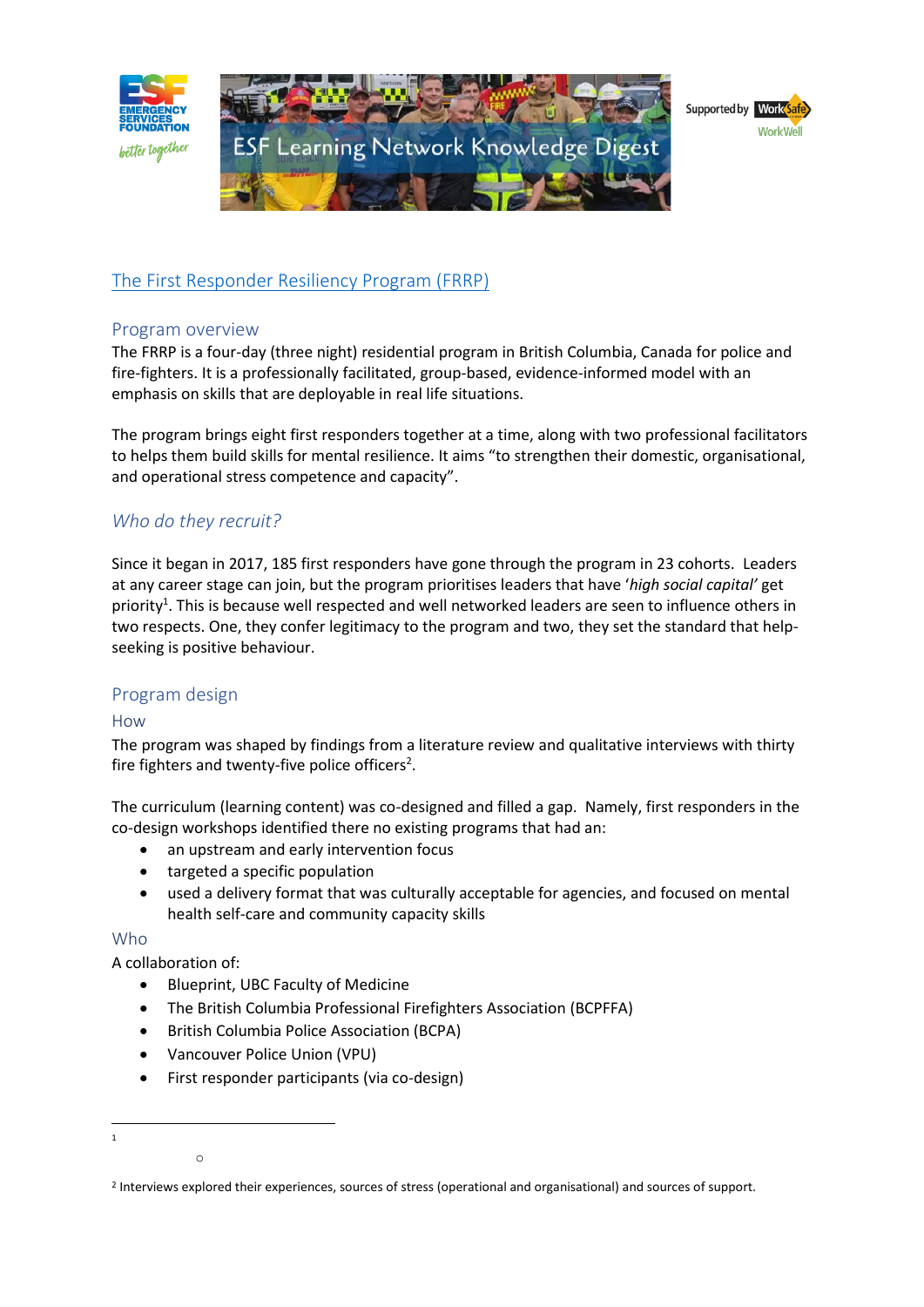

# What

## Core curriculum

Relies on education and experiential training to improve understandings of:

- the sources and effects of domestic, organisational, and operational stress and psychological trauma
- normalising service experiences
- understanding the physiology and neuroscience of acute stress response

and building skills in:

- self-regulation
- conflict management
- active listening (such as paraphrasing, reflecting empathically, and about the importance of advice-free listening)
- cognitive behavioural strategies
- strategic planning to amplify resources and practices for maintaining resiliency and wellbeing.

While the core curriculum is the same for all participants, group discussions allow for operational differences between firefighting and policing.

## Learning Outcomes

The desired learning outcomes for the 34 hours of contact time per cohort are to provide participants with:

- i. a better understanding of the mechanisms and effects of single incident or cumulative operational stress on the body, the brain, on behaviour, and on relationships
- ii. an improved capacity to support their peers, and knowledge and skills to maintain personal resilience and wellbeing
- iii. increased awareness of the impact of personal first response experiences on self and peers, the impact of gender on the experience of stress, and how it is interpreted and communicated with others
- iv. a personal psychological wellbeing toolkit and strategic plan to maintain resiliency and wellbeing under operational load, and to identify and mitigate potentially overwhelming experiences in their roles through appropriate skills and resources
- v. skills to improve relationships with peers, partners, and family members; and
- vi. connection to services, supports and resources to better maintain their own resiliency and support their peers.

## Theoretical framework and key terms

*Programming* was informed by:

- Cognitive Behavioural Therapy
- Exposure Therapy and Written Exposure Therapy
- Life Review
- Conflict Resolution and Communication Skills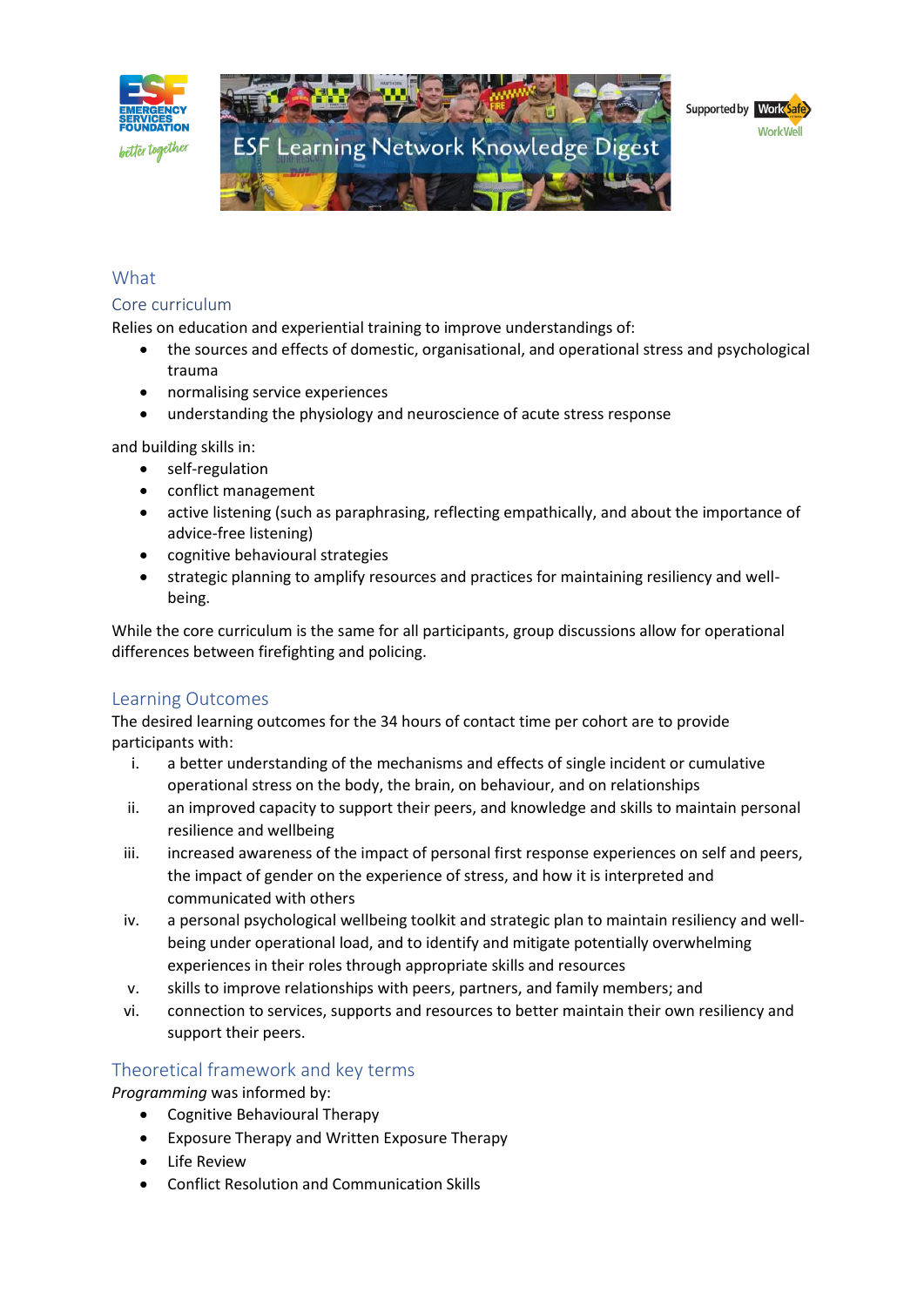

- Motivational Interviewing
- Relaxation and Self-Regulation Training
- Mindfulness.

The *theory of change* is informed by:

- Cognitive Processing Theory
- Clinical Neuroscience
- Group Theory
- Gender Studies
- Seligman's Positive Psychology Model.

'*Resiliency'* was identified by participants as the preferred target of programming. The following working definition was used for this term:

"Resilience is a dynamic process in which psychological, social, environmental, and biological factors interact to enable an individual at any stage of life to develop, maintain, or regain their mental health despite exposure to adversity".<sup>3</sup>

## Evaluation

Early outcomes data suggest the FRRP is safe, useful and has potential for scalability to other emergency response groups. Results support the continuation and gradual expansion of the program with ongoing evaluation.

## *Method*

Data was collected and pooled from participants in the first seven programs (N=61). Questionnaires were given before and after the program, and then again at two weeks and at six months post program delivery.

The evaluation looked at program level impacts on individuals, including data to identify individuals requiring referral to additional supports, and to identify any unexpected or adverse outcomes.

## *Results*

Change scores on all measures show clinically and statistically significant outcomes at six months post program, showing durability of results over time. This includes on standardized measures of depression (BDI-II), trauma symptomatology, (PCL-5) and social and occupational functioning and personal well-being (OQ45.2). There have been no negative comments or adverse outcomes noted for the participants to this date.

<sup>&</sup>lt;sup>3</sup> Key aspects of this definition is that resiliency is:

Is both an individual and an emergent group capacity

<sup>•</sup> evolves over time

is enhanced or eroded by internal and external factors (resources and demands)

<sup>•</sup> is best maintained by planning and regular practice (i.e., resilient individuals are "ready and resourced" versus "rugged").